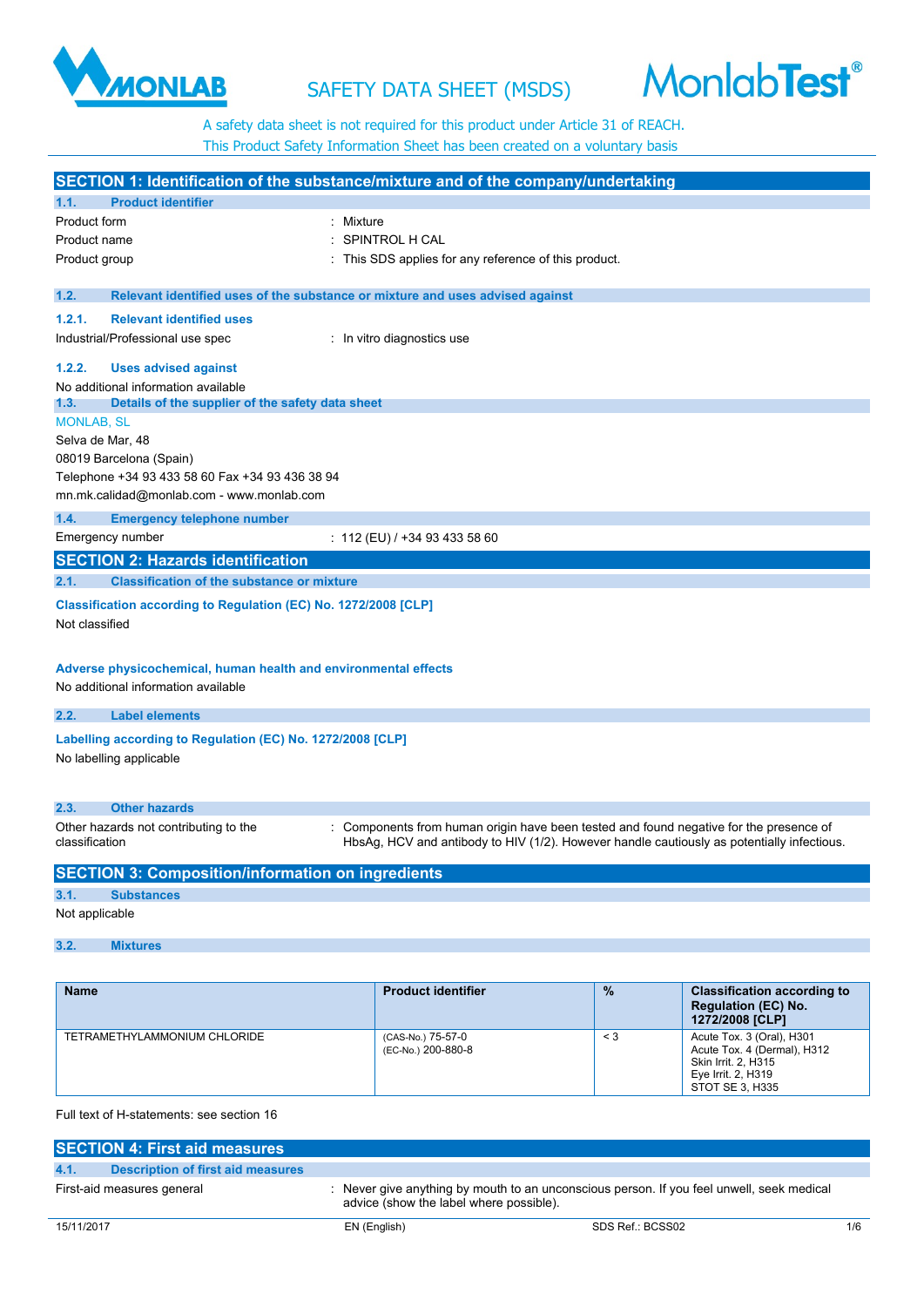



| First-aid measures after inhalation                                         | : Assure fresh air breathing. Allow the victim to rest.                                                                                                                                                |
|-----------------------------------------------------------------------------|--------------------------------------------------------------------------------------------------------------------------------------------------------------------------------------------------------|
| First-aid measures after skin contact                                       | Remove affected clothing and wash all exposed skin area with mild soap and water, followed<br>by warm water rinse.                                                                                     |
| First-aid measures after eye contact                                        | Rinse immediately with plenty of water. Obtain medical attention if pain, blinking or redness<br>persists.                                                                                             |
| First-aid measures after ingestion                                          | : Rinse mouth. Do NOT induce vomiting. Obtain emergency medical attention.                                                                                                                             |
| 4.2.<br>Most important symptoms and effects, both acute and delayed         |                                                                                                                                                                                                        |
| Symptoms/effects                                                            | : Not expected to present a significant hazard under anticipated conditions of normal use.                                                                                                             |
| 4.3.                                                                        | Indication of any immediate medical attention and special treatment needed                                                                                                                             |
| No additional information available                                         |                                                                                                                                                                                                        |
| <b>SECTION 5: Firefighting measures</b>                                     |                                                                                                                                                                                                        |
| 5.1.<br><b>Extinguishing media</b>                                          |                                                                                                                                                                                                        |
| Suitable extinguishing media                                                | Foam. Dry powder. Carbon dioxide. Water spray. Sand.                                                                                                                                                   |
| Unsuitable extinguishing media                                              | Do not use a heavy water stream.                                                                                                                                                                       |
| 5.2.<br>Special hazards arising from the substance or mixture               |                                                                                                                                                                                                        |
| No additional information available                                         |                                                                                                                                                                                                        |
| 5.3.<br><b>Advice for firefighters</b>                                      |                                                                                                                                                                                                        |
| Firefighting instructions                                                   | : Use water spray or fog for cooling exposed containers. Exercise caution when fighting any<br>chemical fire. Prevent fire fighting water from entering the environment.                               |
| Protection during firefighting                                              | Do not enter fire area without proper protective equipment, including respiratory protection.                                                                                                          |
| <b>SECTION 6: Accidental release measures</b>                               |                                                                                                                                                                                                        |
| 6.1.<br>Personal precautions, protective equipment and emergency procedures |                                                                                                                                                                                                        |
| 6.1.1.<br>For non-emergency personnel                                       |                                                                                                                                                                                                        |
| Emergency procedures                                                        | Evacuate unnecessary personnel.                                                                                                                                                                        |
| 6.1.2.<br>For emergency responders                                          |                                                                                                                                                                                                        |
| Protective equipment                                                        | Equip cleanup crew with proper protection.                                                                                                                                                             |
| <b>Emergency procedures</b>                                                 | Ventilate area.                                                                                                                                                                                        |
| 6.2.<br><b>Environmental precautions</b>                                    |                                                                                                                                                                                                        |
|                                                                             | Prevent entry to sewers and public waters. Notify authorities if liquid enters sewers or public waters.                                                                                                |
| 6.3.<br>Methods and material for containment and cleaning up                |                                                                                                                                                                                                        |
| Methods for cleaning up                                                     | : Soak up spills with inert solids, such as clay or diatomaceous earth as soon as possible. Collect<br>spillage. Store away from other materials.                                                      |
| <b>Reference to other sections</b><br>6.4.                                  |                                                                                                                                                                                                        |
| See Heading 8. Exposure controls and personal protection.                   |                                                                                                                                                                                                        |
| <b>SECTION 7: Handling and storage</b>                                      |                                                                                                                                                                                                        |
| <b>Precautions for safe handling</b><br>7.1.                                |                                                                                                                                                                                                        |
| Precautions for safe handling                                               | : Wash hands and other exposed areas with mild soap and water before eating, drinking or<br>smoking and when leaving work. Provide good ventilation in process area to prevent formation<br>of vapour. |
| 7.2.<br>Conditions for safe storage, including any incompatibilities        |                                                                                                                                                                                                        |
| Storage conditions                                                          | : Keep only in the original container in a cool, well ventilated place away from : Heat sources.<br>Keep container closed when not in use.                                                             |
| Incompatible products                                                       | Strong bases. Strong acids.                                                                                                                                                                            |
| Incompatible materials                                                      | Sources of ignition. Direct sunlight.                                                                                                                                                                  |
| 7.3.<br><b>Specific end use(s)</b>                                          |                                                                                                                                                                                                        |
| No additional information available                                         |                                                                                                                                                                                                        |
| <b>SECTION 8: Exposure controls/personal protection</b>                     |                                                                                                                                                                                                        |
| <b>Control parameters</b><br>8.1.                                           |                                                                                                                                                                                                        |
| No additional information available                                         |                                                                                                                                                                                                        |
| 8.2.<br><b>Exposure controls</b>                                            |                                                                                                                                                                                                        |
| Personal protective equipment:                                              |                                                                                                                                                                                                        |

# Avoid all unnecessary exposure.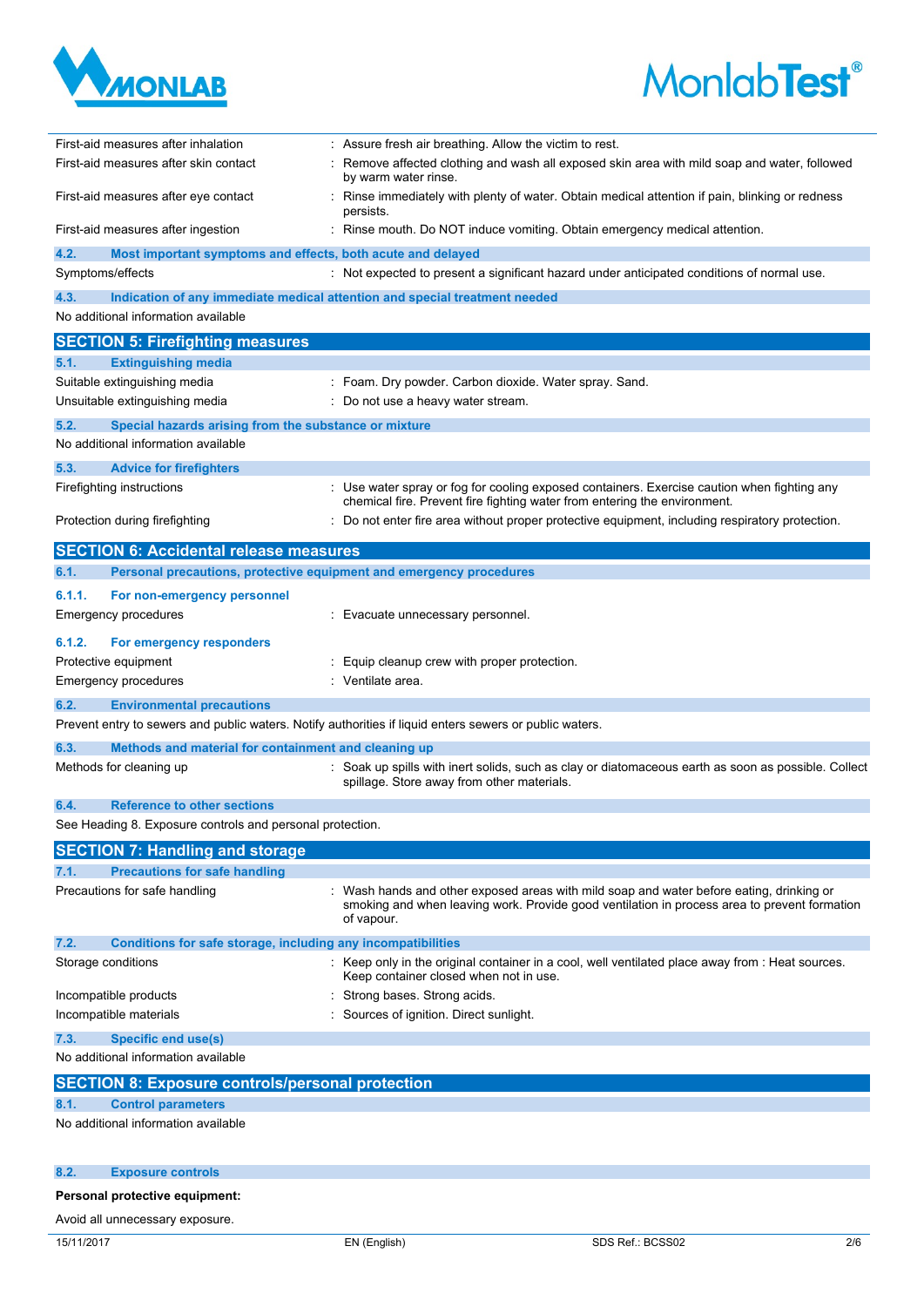



# **Hand protection:**

Wear protective gloves.

**Eye protection:**

Chemical goggles or safety glasses

# **Respiratory protection:**

Wear appropriate mask

# **Other information:**

Do not eat, drink or smoke during use.

| <b>SECTION 9: Physical and chemical properties</b>            |                   |  |
|---------------------------------------------------------------|-------------------|--|
| Information on basic physical and chemical properties<br>9.1. |                   |  |
| Physical state                                                | : Solid           |  |
| Appearance                                                    | Lyophilised.<br>÷ |  |
| Colour                                                        | Colourless.<br>۰  |  |
| Odour                                                         | Odorless.         |  |
| Odour threshold                                               | No data available |  |
| pH                                                            | : $\approx 6.9$   |  |
| Relative evaporation rate (butylacetate=1)                    | No data available |  |
| Melting point                                                 | No data available |  |
| Freezing point                                                | No data available |  |
| Boiling point                                                 | No data available |  |
| Flash point                                                   | No data available |  |
| Auto-ignition temperature                                     | No data available |  |
| Decomposition temperature                                     | No data available |  |
| Flammability (solid, gas)                                     | Non flammable.    |  |
| Vapour pressure                                               | No data available |  |
| Relative vapour density at 20 °C                              | No data available |  |
| Relative density                                              | No data available |  |
| Solubility                                                    | No data available |  |
| Log Pow                                                       | No data available |  |
| Viscosity, kinematic                                          | No data available |  |
| Viscosity, dynamic                                            | No data available |  |
| <b>Explosive properties</b>                                   | No data available |  |
| Oxidising properties                                          | No data available |  |
| <b>Explosive limits</b>                                       | No data available |  |
| <b>Other information</b><br>9.2.                              |                   |  |
| No additional information available                           |                   |  |
| <b>SECTION 10: Stability and reactivity</b>                   |                   |  |
| 10.1.<br><b>Reactivity</b>                                    |                   |  |
| No additional information available                           |                   |  |
| 10.2.<br><b>Chemical stability</b>                            |                   |  |
| Not established.                                              |                   |  |
| 10.3.<br><b>Possibility of hazardous reactions</b>            |                   |  |
| Not established.                                              |                   |  |
| <b>Conditions to avoid</b><br>10.4.                           |                   |  |
| Direct sunlight. Extremely high or low temperatures.          |                   |  |
| 10.5.<br><b>Incompatible materials</b>                        |                   |  |
| Not known when used appropiately.                             |                   |  |
| 10.6.<br><b>Hazardous decomposition products</b>              |                   |  |

No hazardous decomposition products known.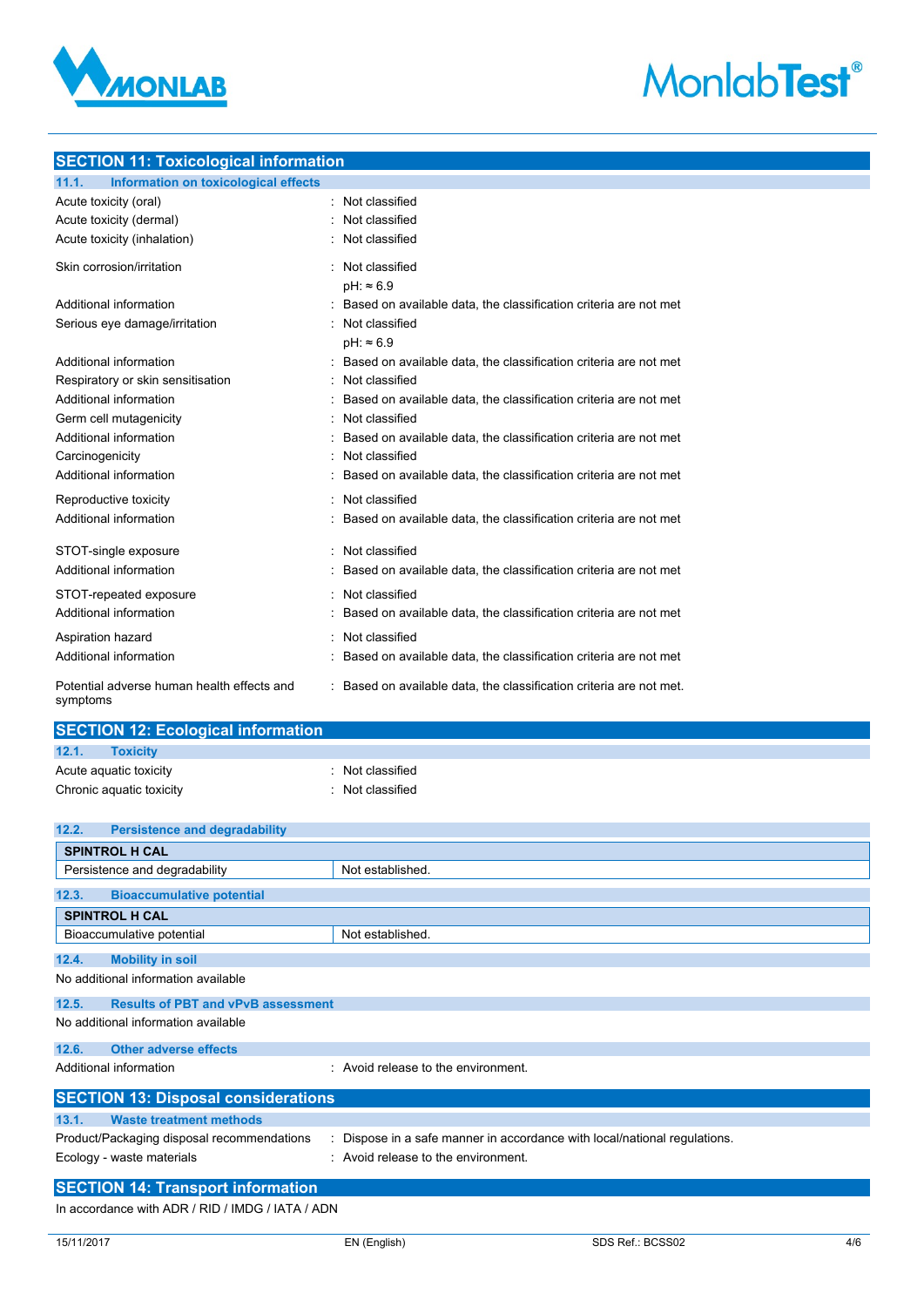



| UN-No. (ADR)<br>: Not applicable<br>UN-No. (IMDG)<br>Not applicable<br>UN-No. (IATA)<br>Not applicable<br>UN-No. (ADN)<br>Not applicable<br>UN-No. (RID)<br>Not applicable<br>14.2.<br><b>UN proper shipping name</b><br>Proper Shipping Name (ADR)<br>Not applicable<br>Proper Shipping Name (IMDG)<br>Not applicable<br>Proper Shipping Name (IATA)<br>Not applicable<br>Proper Shipping Name (ADN)<br>Not applicable<br>Proper Shipping Name (RID)<br>: Not applicable<br>14.3.<br><b>Transport hazard class(es)</b><br><b>ADR</b><br>: Not applicable<br>Transport hazard class(es) (ADR)<br><b>IMDG</b><br>Transport hazard class(es) (IMDG)<br>: Not applicable<br><b>IATA</b><br>Transport hazard class(es) (IATA)<br>: Not applicable<br><b>ADN</b><br>Transport hazard class(es) (ADN)<br>: Not applicable<br><b>RID</b><br>Transport hazard class(es) (RID)<br>: Not applicable<br>14.4.<br><b>Packing group</b><br>Packing group (ADR)<br>Not applicable<br>Packing group (IMDG)<br>Not applicable<br>Not applicable<br>Packing group (IATA)<br>Packing group (ADN)<br>Not applicable<br>Packing group (RID)<br>Not applicable<br>14.5.<br><b>Environmental hazards</b><br>Dangerous for the environment<br>: No<br>Marine pollutant<br>: No<br>Other information<br>: No supplementary information available<br><b>Special precautions for user</b><br>14.6.<br>- Overland transport<br>No data available<br>- Transport by sea<br>No data available<br>- Air transport<br>No data available<br>- Inland waterway transport<br>No data available<br>- Rail transport<br>No data available | 14.1.<br><b>UN number</b> |  |
|-------------------------------------------------------------------------------------------------------------------------------------------------------------------------------------------------------------------------------------------------------------------------------------------------------------------------------------------------------------------------------------------------------------------------------------------------------------------------------------------------------------------------------------------------------------------------------------------------------------------------------------------------------------------------------------------------------------------------------------------------------------------------------------------------------------------------------------------------------------------------------------------------------------------------------------------------------------------------------------------------------------------------------------------------------------------------------------------------------------------------------------------------------------------------------------------------------------------------------------------------------------------------------------------------------------------------------------------------------------------------------------------------------------------------------------------------------------------------------------------------------------------------------------------------------------------------------------------------------|---------------------------|--|
|                                                                                                                                                                                                                                                                                                                                                                                                                                                                                                                                                                                                                                                                                                                                                                                                                                                                                                                                                                                                                                                                                                                                                                                                                                                                                                                                                                                                                                                                                                                                                                                                       |                           |  |
|                                                                                                                                                                                                                                                                                                                                                                                                                                                                                                                                                                                                                                                                                                                                                                                                                                                                                                                                                                                                                                                                                                                                                                                                                                                                                                                                                                                                                                                                                                                                                                                                       |                           |  |
|                                                                                                                                                                                                                                                                                                                                                                                                                                                                                                                                                                                                                                                                                                                                                                                                                                                                                                                                                                                                                                                                                                                                                                                                                                                                                                                                                                                                                                                                                                                                                                                                       |                           |  |
|                                                                                                                                                                                                                                                                                                                                                                                                                                                                                                                                                                                                                                                                                                                                                                                                                                                                                                                                                                                                                                                                                                                                                                                                                                                                                                                                                                                                                                                                                                                                                                                                       |                           |  |
|                                                                                                                                                                                                                                                                                                                                                                                                                                                                                                                                                                                                                                                                                                                                                                                                                                                                                                                                                                                                                                                                                                                                                                                                                                                                                                                                                                                                                                                                                                                                                                                                       |                           |  |
|                                                                                                                                                                                                                                                                                                                                                                                                                                                                                                                                                                                                                                                                                                                                                                                                                                                                                                                                                                                                                                                                                                                                                                                                                                                                                                                                                                                                                                                                                                                                                                                                       |                           |  |
|                                                                                                                                                                                                                                                                                                                                                                                                                                                                                                                                                                                                                                                                                                                                                                                                                                                                                                                                                                                                                                                                                                                                                                                                                                                                                                                                                                                                                                                                                                                                                                                                       |                           |  |
|                                                                                                                                                                                                                                                                                                                                                                                                                                                                                                                                                                                                                                                                                                                                                                                                                                                                                                                                                                                                                                                                                                                                                                                                                                                                                                                                                                                                                                                                                                                                                                                                       |                           |  |
|                                                                                                                                                                                                                                                                                                                                                                                                                                                                                                                                                                                                                                                                                                                                                                                                                                                                                                                                                                                                                                                                                                                                                                                                                                                                                                                                                                                                                                                                                                                                                                                                       |                           |  |
|                                                                                                                                                                                                                                                                                                                                                                                                                                                                                                                                                                                                                                                                                                                                                                                                                                                                                                                                                                                                                                                                                                                                                                                                                                                                                                                                                                                                                                                                                                                                                                                                       |                           |  |
|                                                                                                                                                                                                                                                                                                                                                                                                                                                                                                                                                                                                                                                                                                                                                                                                                                                                                                                                                                                                                                                                                                                                                                                                                                                                                                                                                                                                                                                                                                                                                                                                       |                           |  |
|                                                                                                                                                                                                                                                                                                                                                                                                                                                                                                                                                                                                                                                                                                                                                                                                                                                                                                                                                                                                                                                                                                                                                                                                                                                                                                                                                                                                                                                                                                                                                                                                       |                           |  |
|                                                                                                                                                                                                                                                                                                                                                                                                                                                                                                                                                                                                                                                                                                                                                                                                                                                                                                                                                                                                                                                                                                                                                                                                                                                                                                                                                                                                                                                                                                                                                                                                       |                           |  |
|                                                                                                                                                                                                                                                                                                                                                                                                                                                                                                                                                                                                                                                                                                                                                                                                                                                                                                                                                                                                                                                                                                                                                                                                                                                                                                                                                                                                                                                                                                                                                                                                       |                           |  |
|                                                                                                                                                                                                                                                                                                                                                                                                                                                                                                                                                                                                                                                                                                                                                                                                                                                                                                                                                                                                                                                                                                                                                                                                                                                                                                                                                                                                                                                                                                                                                                                                       |                           |  |
|                                                                                                                                                                                                                                                                                                                                                                                                                                                                                                                                                                                                                                                                                                                                                                                                                                                                                                                                                                                                                                                                                                                                                                                                                                                                                                                                                                                                                                                                                                                                                                                                       |                           |  |
|                                                                                                                                                                                                                                                                                                                                                                                                                                                                                                                                                                                                                                                                                                                                                                                                                                                                                                                                                                                                                                                                                                                                                                                                                                                                                                                                                                                                                                                                                                                                                                                                       |                           |  |
|                                                                                                                                                                                                                                                                                                                                                                                                                                                                                                                                                                                                                                                                                                                                                                                                                                                                                                                                                                                                                                                                                                                                                                                                                                                                                                                                                                                                                                                                                                                                                                                                       |                           |  |
|                                                                                                                                                                                                                                                                                                                                                                                                                                                                                                                                                                                                                                                                                                                                                                                                                                                                                                                                                                                                                                                                                                                                                                                                                                                                                                                                                                                                                                                                                                                                                                                                       |                           |  |
|                                                                                                                                                                                                                                                                                                                                                                                                                                                                                                                                                                                                                                                                                                                                                                                                                                                                                                                                                                                                                                                                                                                                                                                                                                                                                                                                                                                                                                                                                                                                                                                                       |                           |  |
|                                                                                                                                                                                                                                                                                                                                                                                                                                                                                                                                                                                                                                                                                                                                                                                                                                                                                                                                                                                                                                                                                                                                                                                                                                                                                                                                                                                                                                                                                                                                                                                                       |                           |  |
|                                                                                                                                                                                                                                                                                                                                                                                                                                                                                                                                                                                                                                                                                                                                                                                                                                                                                                                                                                                                                                                                                                                                                                                                                                                                                                                                                                                                                                                                                                                                                                                                       |                           |  |
|                                                                                                                                                                                                                                                                                                                                                                                                                                                                                                                                                                                                                                                                                                                                                                                                                                                                                                                                                                                                                                                                                                                                                                                                                                                                                                                                                                                                                                                                                                                                                                                                       |                           |  |
|                                                                                                                                                                                                                                                                                                                                                                                                                                                                                                                                                                                                                                                                                                                                                                                                                                                                                                                                                                                                                                                                                                                                                                                                                                                                                                                                                                                                                                                                                                                                                                                                       |                           |  |
|                                                                                                                                                                                                                                                                                                                                                                                                                                                                                                                                                                                                                                                                                                                                                                                                                                                                                                                                                                                                                                                                                                                                                                                                                                                                                                                                                                                                                                                                                                                                                                                                       |                           |  |
|                                                                                                                                                                                                                                                                                                                                                                                                                                                                                                                                                                                                                                                                                                                                                                                                                                                                                                                                                                                                                                                                                                                                                                                                                                                                                                                                                                                                                                                                                                                                                                                                       |                           |  |
|                                                                                                                                                                                                                                                                                                                                                                                                                                                                                                                                                                                                                                                                                                                                                                                                                                                                                                                                                                                                                                                                                                                                                                                                                                                                                                                                                                                                                                                                                                                                                                                                       |                           |  |
|                                                                                                                                                                                                                                                                                                                                                                                                                                                                                                                                                                                                                                                                                                                                                                                                                                                                                                                                                                                                                                                                                                                                                                                                                                                                                                                                                                                                                                                                                                                                                                                                       |                           |  |
|                                                                                                                                                                                                                                                                                                                                                                                                                                                                                                                                                                                                                                                                                                                                                                                                                                                                                                                                                                                                                                                                                                                                                                                                                                                                                                                                                                                                                                                                                                                                                                                                       |                           |  |
|                                                                                                                                                                                                                                                                                                                                                                                                                                                                                                                                                                                                                                                                                                                                                                                                                                                                                                                                                                                                                                                                                                                                                                                                                                                                                                                                                                                                                                                                                                                                                                                                       |                           |  |
|                                                                                                                                                                                                                                                                                                                                                                                                                                                                                                                                                                                                                                                                                                                                                                                                                                                                                                                                                                                                                                                                                                                                                                                                                                                                                                                                                                                                                                                                                                                                                                                                       |                           |  |
|                                                                                                                                                                                                                                                                                                                                                                                                                                                                                                                                                                                                                                                                                                                                                                                                                                                                                                                                                                                                                                                                                                                                                                                                                                                                                                                                                                                                                                                                                                                                                                                                       |                           |  |
|                                                                                                                                                                                                                                                                                                                                                                                                                                                                                                                                                                                                                                                                                                                                                                                                                                                                                                                                                                                                                                                                                                                                                                                                                                                                                                                                                                                                                                                                                                                                                                                                       |                           |  |
|                                                                                                                                                                                                                                                                                                                                                                                                                                                                                                                                                                                                                                                                                                                                                                                                                                                                                                                                                                                                                                                                                                                                                                                                                                                                                                                                                                                                                                                                                                                                                                                                       |                           |  |
|                                                                                                                                                                                                                                                                                                                                                                                                                                                                                                                                                                                                                                                                                                                                                                                                                                                                                                                                                                                                                                                                                                                                                                                                                                                                                                                                                                                                                                                                                                                                                                                                       |                           |  |
|                                                                                                                                                                                                                                                                                                                                                                                                                                                                                                                                                                                                                                                                                                                                                                                                                                                                                                                                                                                                                                                                                                                                                                                                                                                                                                                                                                                                                                                                                                                                                                                                       |                           |  |
|                                                                                                                                                                                                                                                                                                                                                                                                                                                                                                                                                                                                                                                                                                                                                                                                                                                                                                                                                                                                                                                                                                                                                                                                                                                                                                                                                                                                                                                                                                                                                                                                       |                           |  |
|                                                                                                                                                                                                                                                                                                                                                                                                                                                                                                                                                                                                                                                                                                                                                                                                                                                                                                                                                                                                                                                                                                                                                                                                                                                                                                                                                                                                                                                                                                                                                                                                       |                           |  |
|                                                                                                                                                                                                                                                                                                                                                                                                                                                                                                                                                                                                                                                                                                                                                                                                                                                                                                                                                                                                                                                                                                                                                                                                                                                                                                                                                                                                                                                                                                                                                                                                       |                           |  |
|                                                                                                                                                                                                                                                                                                                                                                                                                                                                                                                                                                                                                                                                                                                                                                                                                                                                                                                                                                                                                                                                                                                                                                                                                                                                                                                                                                                                                                                                                                                                                                                                       |                           |  |
|                                                                                                                                                                                                                                                                                                                                                                                                                                                                                                                                                                                                                                                                                                                                                                                                                                                                                                                                                                                                                                                                                                                                                                                                                                                                                                                                                                                                                                                                                                                                                                                                       |                           |  |
|                                                                                                                                                                                                                                                                                                                                                                                                                                                                                                                                                                                                                                                                                                                                                                                                                                                                                                                                                                                                                                                                                                                                                                                                                                                                                                                                                                                                                                                                                                                                                                                                       |                           |  |
|                                                                                                                                                                                                                                                                                                                                                                                                                                                                                                                                                                                                                                                                                                                                                                                                                                                                                                                                                                                                                                                                                                                                                                                                                                                                                                                                                                                                                                                                                                                                                                                                       |                           |  |
|                                                                                                                                                                                                                                                                                                                                                                                                                                                                                                                                                                                                                                                                                                                                                                                                                                                                                                                                                                                                                                                                                                                                                                                                                                                                                                                                                                                                                                                                                                                                                                                                       |                           |  |
|                                                                                                                                                                                                                                                                                                                                                                                                                                                                                                                                                                                                                                                                                                                                                                                                                                                                                                                                                                                                                                                                                                                                                                                                                                                                                                                                                                                                                                                                                                                                                                                                       |                           |  |
|                                                                                                                                                                                                                                                                                                                                                                                                                                                                                                                                                                                                                                                                                                                                                                                                                                                                                                                                                                                                                                                                                                                                                                                                                                                                                                                                                                                                                                                                                                                                                                                                       |                           |  |
|                                                                                                                                                                                                                                                                                                                                                                                                                                                                                                                                                                                                                                                                                                                                                                                                                                                                                                                                                                                                                                                                                                                                                                                                                                                                                                                                                                                                                                                                                                                                                                                                       |                           |  |
|                                                                                                                                                                                                                                                                                                                                                                                                                                                                                                                                                                                                                                                                                                                                                                                                                                                                                                                                                                                                                                                                                                                                                                                                                                                                                                                                                                                                                                                                                                                                                                                                       |                           |  |
|                                                                                                                                                                                                                                                                                                                                                                                                                                                                                                                                                                                                                                                                                                                                                                                                                                                                                                                                                                                                                                                                                                                                                                                                                                                                                                                                                                                                                                                                                                                                                                                                       |                           |  |
|                                                                                                                                                                                                                                                                                                                                                                                                                                                                                                                                                                                                                                                                                                                                                                                                                                                                                                                                                                                                                                                                                                                                                                                                                                                                                                                                                                                                                                                                                                                                                                                                       |                           |  |
|                                                                                                                                                                                                                                                                                                                                                                                                                                                                                                                                                                                                                                                                                                                                                                                                                                                                                                                                                                                                                                                                                                                                                                                                                                                                                                                                                                                                                                                                                                                                                                                                       |                           |  |
|                                                                                                                                                                                                                                                                                                                                                                                                                                                                                                                                                                                                                                                                                                                                                                                                                                                                                                                                                                                                                                                                                                                                                                                                                                                                                                                                                                                                                                                                                                                                                                                                       |                           |  |
|                                                                                                                                                                                                                                                                                                                                                                                                                                                                                                                                                                                                                                                                                                                                                                                                                                                                                                                                                                                                                                                                                                                                                                                                                                                                                                                                                                                                                                                                                                                                                                                                       |                           |  |
|                                                                                                                                                                                                                                                                                                                                                                                                                                                                                                                                                                                                                                                                                                                                                                                                                                                                                                                                                                                                                                                                                                                                                                                                                                                                                                                                                                                                                                                                                                                                                                                                       |                           |  |
|                                                                                                                                                                                                                                                                                                                                                                                                                                                                                                                                                                                                                                                                                                                                                                                                                                                                                                                                                                                                                                                                                                                                                                                                                                                                                                                                                                                                                                                                                                                                                                                                       |                           |  |

**14.7. Transport in bulk according to Annex II of Marpol and the IBC** 

Not applicable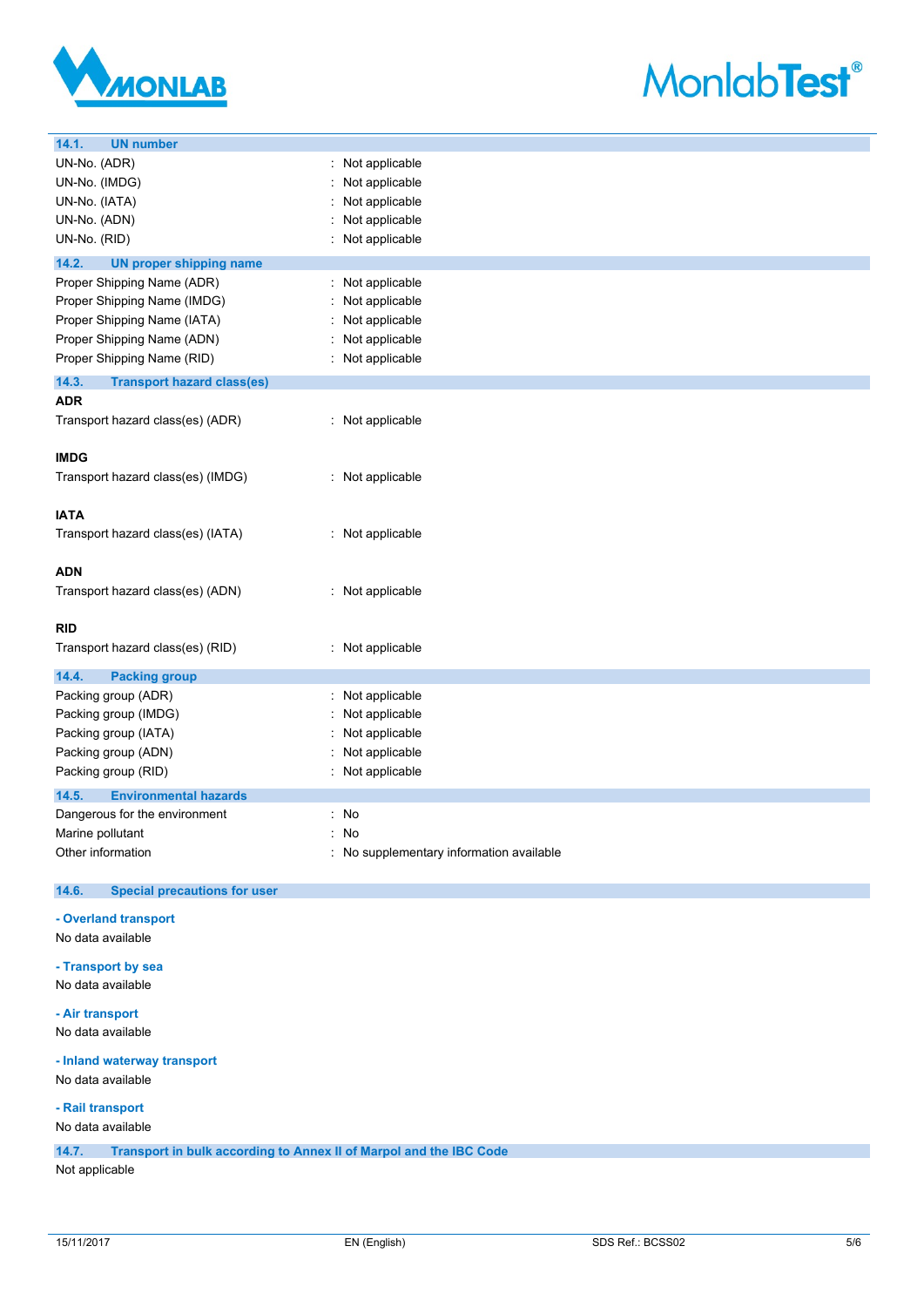

# **MonlabTest®**

# **SECTION 15: Regulatory information**

**15.1. Safety, health and environmental regulations/legislation specific for the substance or mixture**

## **15.1.1. EU-Regulations**

Contains no REACH substances with Annex XVII restrictions Contains no substance on the REACH candidate list Contains no REACH Annex XIV substances

# **15.1.2. National regulations**

No additional information available

# **15.2. Chemical safety assessment**

No chemical safety assessment has been carried out

# **SECTION 16: Other information**

A safety data sheet is not required for this product under Article 31 of REACH. This Product Safety Information Sheet has been created on a voluntary basis

Data sources **Superint Studies : REGULATION (EC) No 1272/2008 OF THE EUROPEAN PARLIAMENT AND OF THE** COUNCIL of 16 December 2008 on classification, labelling and packaging of substances and mixtures, amending and repealing Directives 67/548/EEC and 1999/45/EC, and amending Regulation (EC) No 1907/2006.

# Other information

| inone. |  |
|--------|--|
|        |  |
|        |  |
|        |  |

#### Full text of H- and EUH-statements:

| Acute Tox. 3 (Oral)   | Acute toxicity (oral), Category 3                                                          |
|-----------------------|--------------------------------------------------------------------------------------------|
| Acute Tox. 4 (Dermal) | Acute toxicity (dermal), Category 4                                                        |
| Eye Irrit. 2          | Serious eye damage/eye irritation, Category 2                                              |
| Skin Irrit. 2         | Skin corrosion/irritation, Category 2                                                      |
| STOT SE3              | Specific target organ toxicity — Single exposure, Category 3, Respiratory tract irritation |
| H301                  | Toxic if swallowed.                                                                        |
| H312                  | Harmful in contact with skin.                                                              |
| H315                  | Causes skin irritation.                                                                    |
| H319                  | Causes serious eye irritation.                                                             |
| H335                  | May cause respiratory irritation.                                                          |

#### SDS EU (REACH Annex II)

*This information is based on our current knowledge and is intended to describe the product for the purposes of health, safety and environmental requirements only. It should not therefore be construed as guaranteeing any specific property of the product*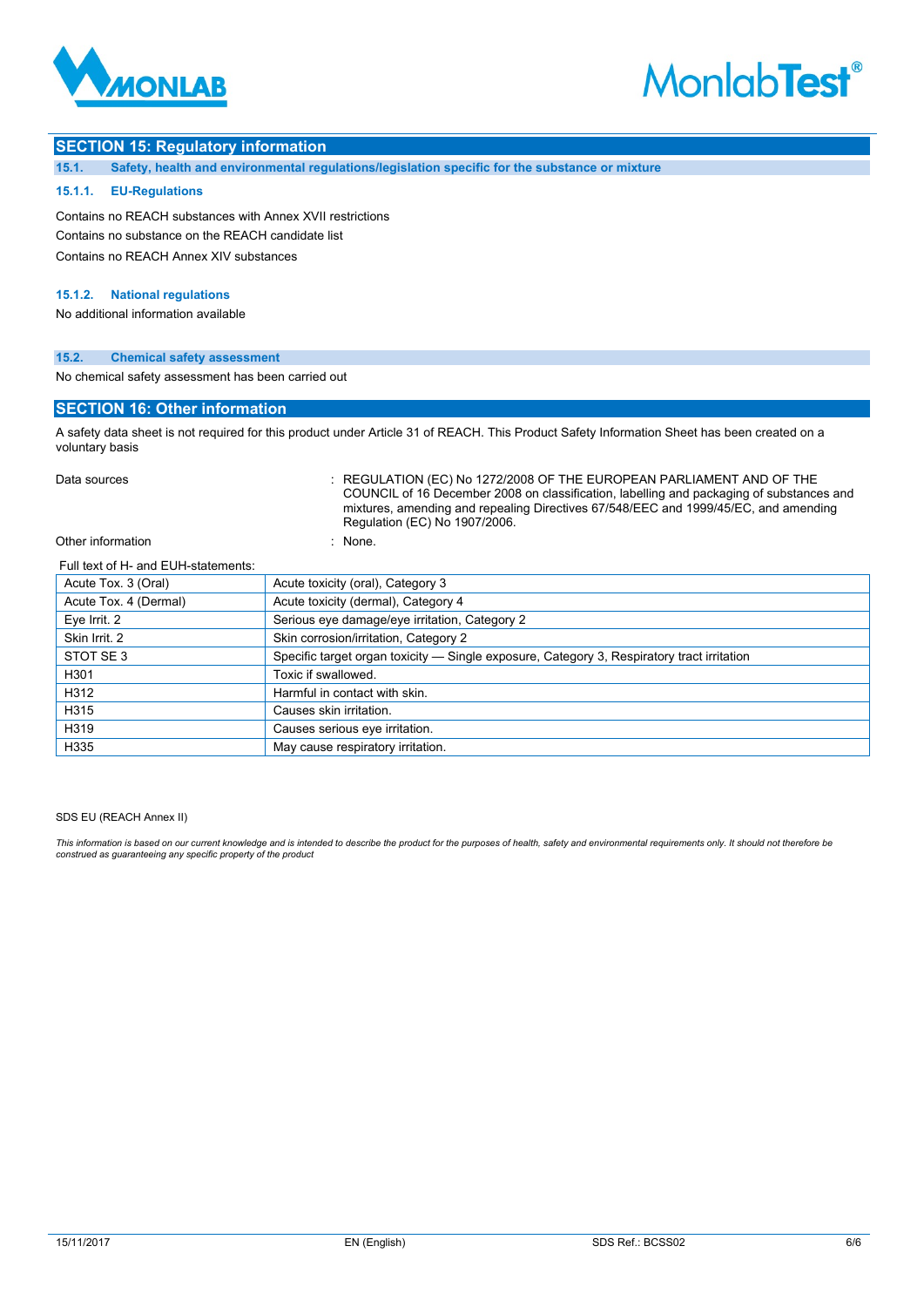# FICHA DE DATOS DE SEGURIDAD (MSDS)

Según el artículo 31 del reglamento REACH, este producto no requiere una ficha de datos de seguridad. La presente ficha de información sobre la seguridad del producto se redactó de forma voluntaria.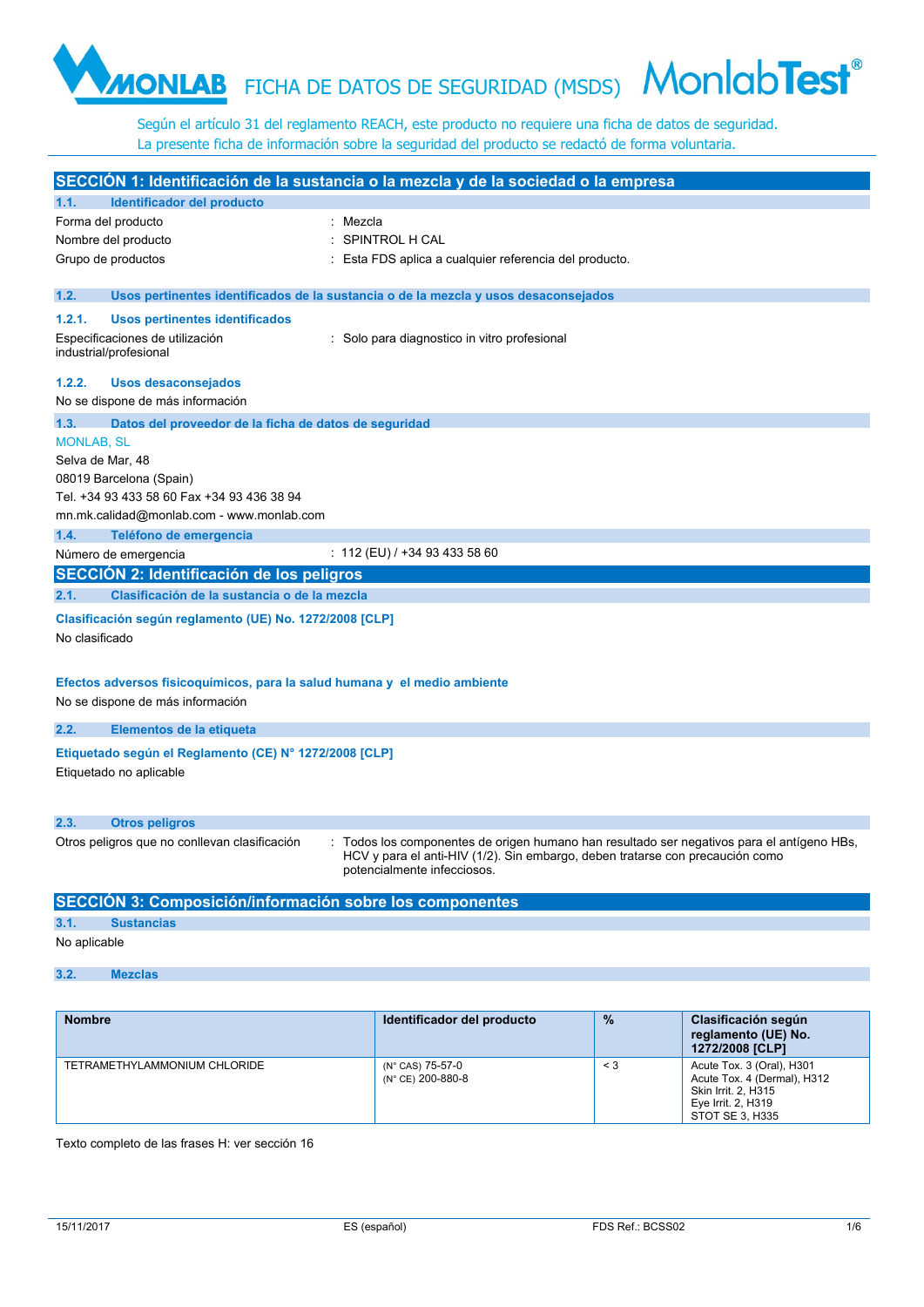



# **SECCIÓN 4: Primeros auxilios**

|                  | <b>OCULTUR 4. FIBRIOS QUATION</b>                                                            |                                                                                                                                                                                                                                      |
|------------------|----------------------------------------------------------------------------------------------|--------------------------------------------------------------------------------------------------------------------------------------------------------------------------------------------------------------------------------------|
| 4.1.             | Descripción de los primeros auxilios                                                         |                                                                                                                                                                                                                                      |
|                  | Medidas de primeros auxilios general                                                         | : No administrar nada por vía oral a las personas en estado de inconsciencia. En caso de<br>malestar consultar a un médico (mostrarle la etiqueta siempre que sea posible).                                                          |
| inhalación       | Medidas de primeros auxilios en caso de                                                      | Hacer respirar aire fresco. Colocar a la víctima en reposo.                                                                                                                                                                          |
|                  | Medidas de primeros auxilios en caso de<br>contacto con la piel                              | : Retirar la ropa afectada y lavar las zonas de piel expuestas con un jabón suave y agua; a<br>continuación, enjuagar con agua caliente.                                                                                             |
|                  | Medidas de primeros auxilios en caso de<br>contacto con los ojos                             | Enjuagar inmediatamente con agua abundante. Consúltese con el médico si persiste el dolor o<br>la irritación.                                                                                                                        |
| ingestión        | Medidas de primeros auxilios en caso de                                                      | Enjuagarse la boca. NO provocar el vómito. Acudir urgentemente al médico.                                                                                                                                                            |
| 4.2.             | Principales síntomas y efectos, agudos y retardados                                          |                                                                                                                                                                                                                                      |
| Síntomas/efectos |                                                                                              | : No se considera peligroso en condiciones normales de utilización.                                                                                                                                                                  |
| 4.3.             |                                                                                              | Indicación de toda atención médica y de los tratamientos especiales que deban dispensarse inmediatamente                                                                                                                             |
|                  | No se dispone de más información                                                             |                                                                                                                                                                                                                                      |
|                  |                                                                                              |                                                                                                                                                                                                                                      |
|                  | <b>SECCION 5: Medidas de lucha contra incendios</b>                                          |                                                                                                                                                                                                                                      |
| 5.1.             | <b>Medios de extinción</b>                                                                   |                                                                                                                                                                                                                                      |
|                  | Medios de extinción apropiados                                                               | Espuma. Polvo seco. Dióxido de carbono. Agua pulverizada. Arena.                                                                                                                                                                     |
|                  | Medios de extinción no apropiados                                                            | : No utilizar flujos de agua potentes.                                                                                                                                                                                               |
| 5.2.             | Peligros específicos derivados de la sustancia o la mezcla                                   |                                                                                                                                                                                                                                      |
|                  | No se dispone de más información                                                             |                                                                                                                                                                                                                                      |
| 5.3.             | Recomendaciones para el personal de lucha contra incendios                                   |                                                                                                                                                                                                                                      |
|                  | Instrucciones para extinción de incendio                                                     | Enfriar los contenedores expuestos mediante agua pulverizada o nebulizada. Sea prudente a                                                                                                                                            |
|                  |                                                                                              | la hora de extinguir cualquier incendio de productos químicos. Evitar que las aguas residuales<br>de extinción de incendios contaminen el medio ambiente.                                                                            |
|                  | Protección durante la extinción de incendios                                                 | No entrar en la zona de fuego sin el equipo de protección adecuado, incluida la protección<br>respiratoria.                                                                                                                          |
|                  |                                                                                              |                                                                                                                                                                                                                                      |
|                  |                                                                                              |                                                                                                                                                                                                                                      |
|                  | SECCIÓN 6: Medidas en caso de vertido accidental                                             |                                                                                                                                                                                                                                      |
| 6.1.             |                                                                                              | Precauciones personales, equipo de protección y procedimientos de emergencia                                                                                                                                                         |
| 6.1.1.           | Para el personal que no forma parte de los servicios de emergencia                           |                                                                                                                                                                                                                                      |
|                  | Procedimientos de emergencia                                                                 | : Evacuar el personal no necesario.                                                                                                                                                                                                  |
| 6.1.2.           | Para el personal de emergencia                                                               |                                                                                                                                                                                                                                      |
|                  | Equipo de protección                                                                         | Proporcionar una protección adecuada a los equipos de limpieza.                                                                                                                                                                      |
|                  | Procedimientos de emergencia                                                                 | Ventilar la zona.                                                                                                                                                                                                                    |
|                  |                                                                                              |                                                                                                                                                                                                                                      |
| 6.2.             | Precauciones relativas al medio ambiente                                                     |                                                                                                                                                                                                                                      |
|                  |                                                                                              | Evitar la penetración en alcantarillas y aguas potables. Advertir a las autoridades si el líquido penetra en sumideros o en aguas públicas.                                                                                          |
| 6.3.             | Métodos y material de contención y de limpieza                                               |                                                                                                                                                                                                                                      |
|                  | Procedimientos de limpieza                                                                   | : Absorber inmediatamente el producto derramado mediante sólidos inertes como arcilla o tierra<br>de diatomeas. Recoger el vertido. Almacenar alejado de otros materiales.                                                           |
| 6.4.             | Referencia a otras secciones                                                                 |                                                                                                                                                                                                                                      |
|                  | Ver la Sección 8. Control de exposición/protección individual.                               |                                                                                                                                                                                                                                      |
|                  |                                                                                              |                                                                                                                                                                                                                                      |
| 7.1.             | <b>SECCIÓN 7: Manipulación y almacenamiento</b><br>Precauciones para una manipulación segura |                                                                                                                                                                                                                                      |
|                  | Precauciones para una manipulación segura                                                    | : Lavarse las manos y otras zonas expuestas con un jabón suave y con agua antes de comer,<br>beber y fumar o de abandonar el trabajo. Garantizar una buena ventilación de la zona de<br>trabajo para evitar la formación de vapores. |
| 7.2.             |                                                                                              | Condiciones de almacenamiento seguro, incluidas posibles incompatibilidades                                                                                                                                                          |
|                  | Condiciones de almacenamiento                                                                | Consérvese únicamente en el recipiente de origen, en lugar fresco y bien ventilado lejos de :<br>Fuentes de calor. Mantener los envases cerrados cuando no se estén utilizando.                                                      |
|                  | Productos incompatibles                                                                      | Bases fuertes. Acidos fuertes.                                                                                                                                                                                                       |
|                  | Materiales incompatibles                                                                     | : Fuentes de ignición. Luz directa del sol.                                                                                                                                                                                          |
|                  |                                                                                              |                                                                                                                                                                                                                                      |
| 7.3.             | <b>Usos específicos finales</b><br>No se dispone de más información                          |                                                                                                                                                                                                                                      |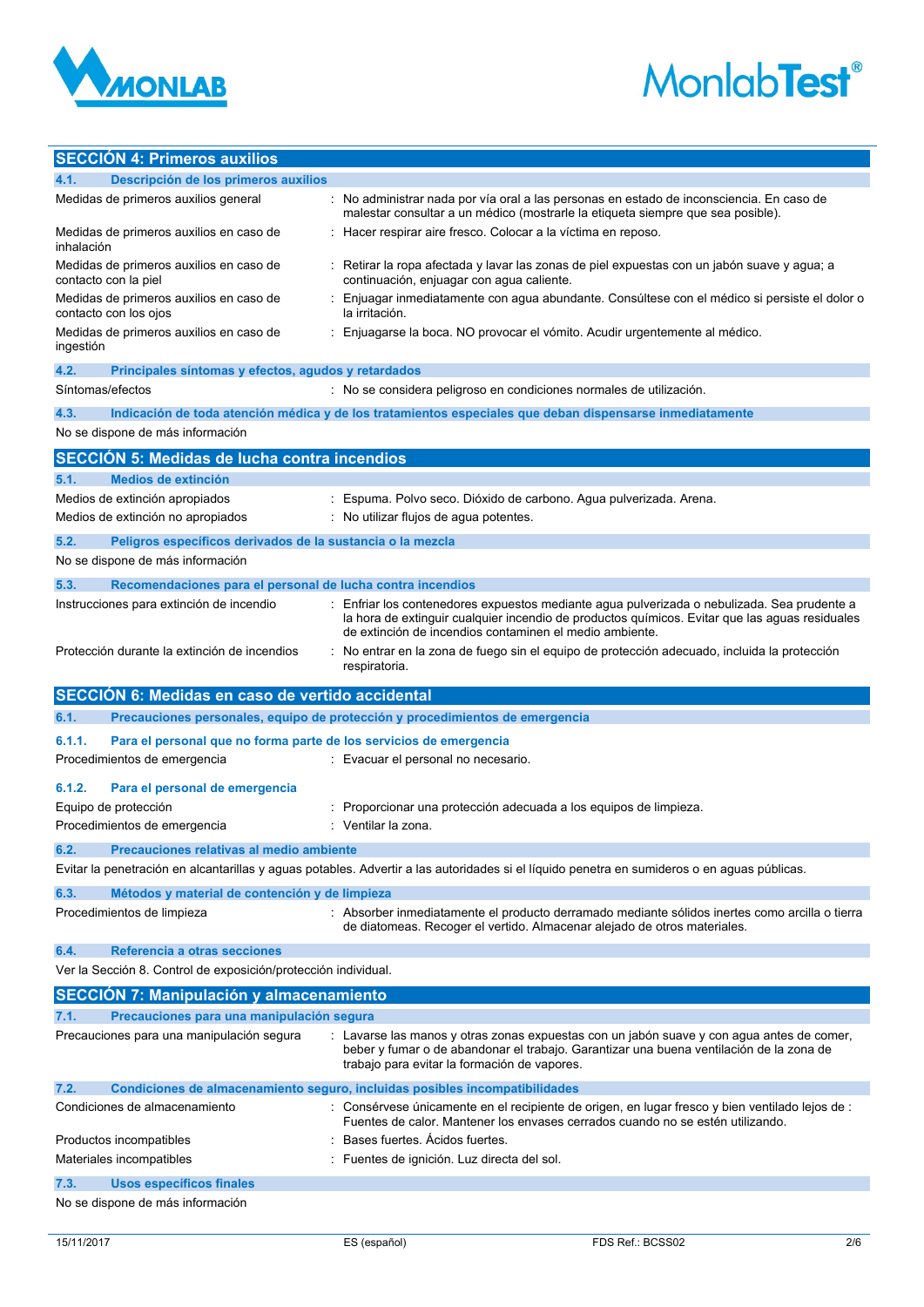

# **MonlabTest®**

# **SECCIÓN 8: Controles de exposición/protección individual**

**8.1. Parámetros de control**

No se dispone de más información

# **8.2. Controles de la exposición**

**Equipo de protección individual:**

Evitar toda exposición innecesaria.

# **Protección de las manos:**

Llevar guantes de protección.

### **Protección ocular:**

Gafas químicas o gafas de seguridad

### **Protección de las vías respiratorias:**

Llevar una máscara adecuada

#### **Otros datos:**

No comer, beber ni fumar durante la utilización.

| <b>SECCION 9: Propiedades físicas y químicas</b>                 |                            |  |
|------------------------------------------------------------------|----------------------------|--|
| Información sobre propiedades físicas y químicas básicas<br>9.1. |                            |  |
| Forma/estado                                                     | : Sólido                   |  |
| Apariencia                                                       | Liofilizado.               |  |
| Color                                                            | Incoloro.                  |  |
| Olor                                                             | Inodoro.                   |  |
| Umbral olfativo                                                  | : No hay datos disponibles |  |
| рH                                                               | : $\approx 6.9$            |  |
| Grado de evaporación (acetato de butilo=1)                       | : No hay datos disponibles |  |
| Punto de fusión                                                  | : No hay datos disponibles |  |
| Punto de solidificación                                          | No hay datos disponibles   |  |
| Punto de ebullición                                              | No hay datos disponibles   |  |
| Punto de inflamación                                             | No hay datos disponibles   |  |
| Temperatura de autoignición                                      | : No hay datos disponibles |  |
| Temperatura de descomposición                                    | No hay datos disponibles   |  |
| Inflamabilidad (sólido, gas)                                     | No inflamable.             |  |
| Presión de vapor                                                 | No hay datos disponibles   |  |
| Densidad relativa de vapor a 20 °C                               | No hay datos disponibles   |  |
| Densidad relativa                                                | : No hay datos disponibles |  |
| Solubilidad                                                      | : No hay datos disponibles |  |
| Log Pow                                                          | No hay datos disponibles   |  |
| Viscosidad, cinemática                                           | No hay datos disponibles   |  |
| Viscosidad, dinámica                                             | No hay datos disponibles   |  |
| Propiedades explosivas                                           | No hay datos disponibles   |  |
| Propiedad de provocar incendios                                  | : No hay datos disponibles |  |
| Límites de explosión                                             | : No hay datos disponibles |  |
| <b>Otros datos</b><br>9.2.                                       |                            |  |
| No se dispone de más información                                 |                            |  |

# 15/11/2017 ES (español) FDS Ref.: BCSS02 3/6 **SECCIÓN 10: Estabilidad y reactividad 10.1. Reactividad** No se dispone de más información **10.2. Estabilidad química** No establecido. **10.3. Posibilidad de reacciones peligrosas** No establecido.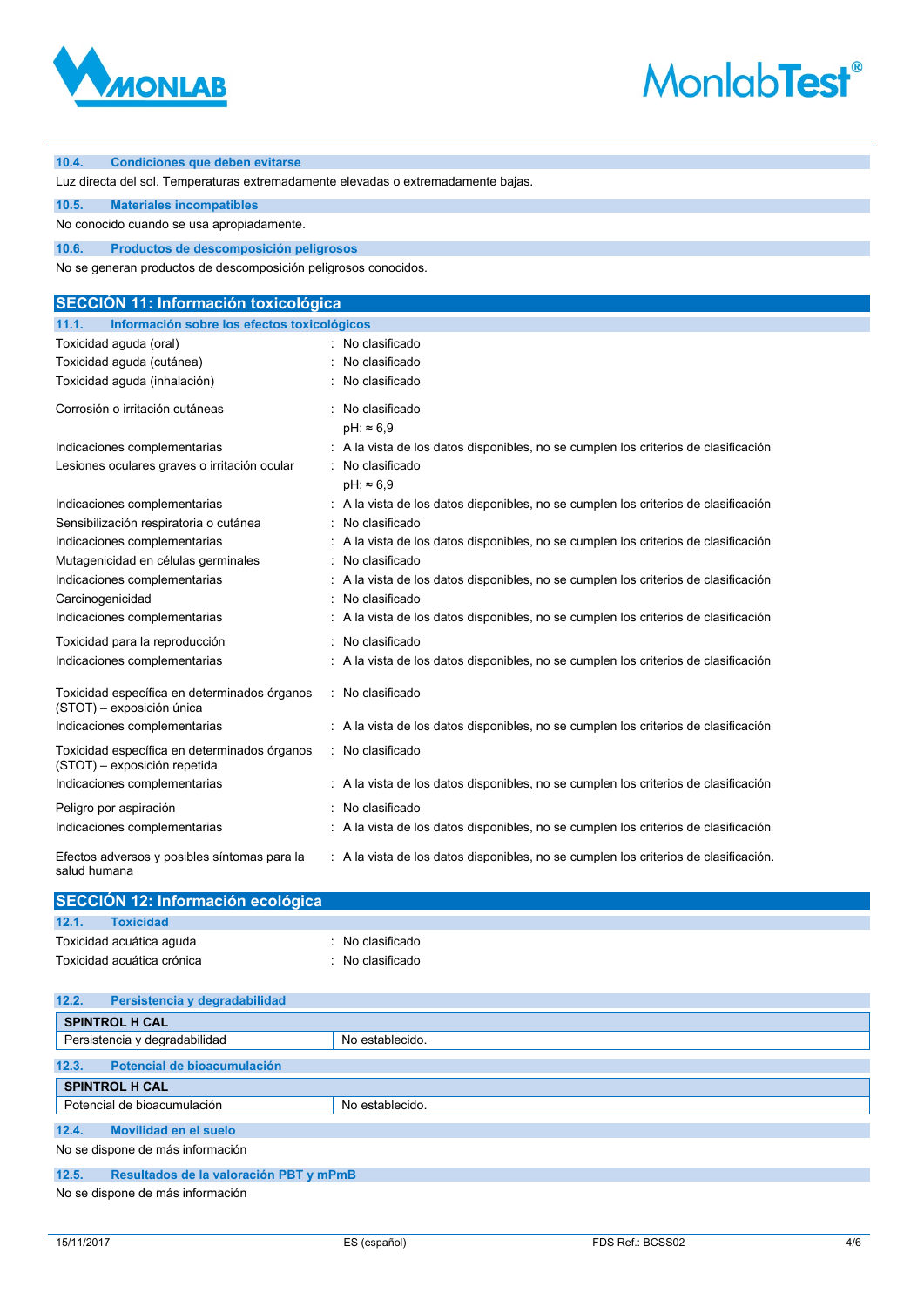

# **MonlabTest®**

| 12.6.<br><b>Otros efectos adversos</b>                            |                                                                                                |
|-------------------------------------------------------------------|------------------------------------------------------------------------------------------------|
| Indicaciones complementarias                                      | Evitar su liberación al medio ambiente.                                                        |
| SECCIÓN 13: Consideraciones relativas a la eliminación            |                                                                                                |
| 13.1.<br>Métodos para el tratamiento de residuos                  |                                                                                                |
| Recomendaciones para la eliminación de<br>productos/envases       | : Destruir cumpliendo las condiciones de seguridad exigidas por la legislación local/nacional. |
| Ecología - residuos                                               | : Evitar su liberación al medio ambiente.                                                      |
| <b>SECCION 14: Información relativa al transporte</b>             |                                                                                                |
| Según los requisitos de ADR / RID / IMDG / IATA / ADN             |                                                                                                |
| <b>Número ONU</b><br>14.1.                                        |                                                                                                |
| N° ONU (ADR)                                                      | : No aplicable                                                                                 |
| N° ONU (IMDG)                                                     | No aplicable                                                                                   |
| N° ONU (IATA)                                                     | No aplicable                                                                                   |
| N° ONU (ADN)                                                      | No aplicable                                                                                   |
| N° ONU (RID)                                                      | No aplicable                                                                                   |
| 14.2.<br>Designación oficial de transporte de las Naciones Unidas |                                                                                                |
| Designación oficial de transporte (ADR)                           | : No aplicable                                                                                 |
| Designación oficial de transporte (IMDG)                          | No aplicable                                                                                   |
| Designación oficial de transporte (IATA)                          | No aplicable                                                                                   |
| Designación oficial de transporte (ADN)                           | No aplicable                                                                                   |
| Designación oficial de transporte (RID)                           | : No aplicable                                                                                 |
| 14.3.<br>Clase(s) de peligro para el transporte                   |                                                                                                |
| ADR                                                               |                                                                                                |
| Clase(s) de peligro para el transporte (ADR)                      | No aplicable                                                                                   |
| IMDG                                                              |                                                                                                |
| Clase(s) de peligro para el transporte (IMDG)                     | No aplicable                                                                                   |
| <b>IATA</b>                                                       |                                                                                                |
| Clase(s) de peligro para el transporte (IATA)                     | No aplicable                                                                                   |
|                                                                   |                                                                                                |
| ADN                                                               |                                                                                                |
| Clase(s) de peligro para el transporte (ADN)                      | : No aplicable                                                                                 |
| <b>RID</b>                                                        |                                                                                                |
| Clase(s) de peligro para el transporte (RID)                      | : No aplicable                                                                                 |
|                                                                   |                                                                                                |
| 14.4.<br>Grupo de embalaje                                        |                                                                                                |
| Grupo de embalaje (ADR)                                           | No aplicable                                                                                   |
| Grupo de embalaje (IMDG)                                          | No aplicable                                                                                   |
| Grupo de embalaje (IATA)                                          | No aplicable                                                                                   |
| Grupo de embalaje (ADN)                                           | No aplicable                                                                                   |
| Grupo de embalaje (RID)                                           | No aplicable                                                                                   |
| 14.5.<br>Peligros para el medio ambiente                          |                                                                                                |
| Peligroso para el medio ambiente                                  | : No                                                                                           |
| Contaminante marino                                               | No                                                                                             |
| Otros datos                                                       | No se dispone de información adicional                                                         |
|                                                                   |                                                                                                |

#### $14.6.$ **14.6. Precauciones particulares para los usuarios**

**- Transporte por vía terrestre**

No hay datos disponibles

**- Transporte marítimo**

No hay datos disponibles